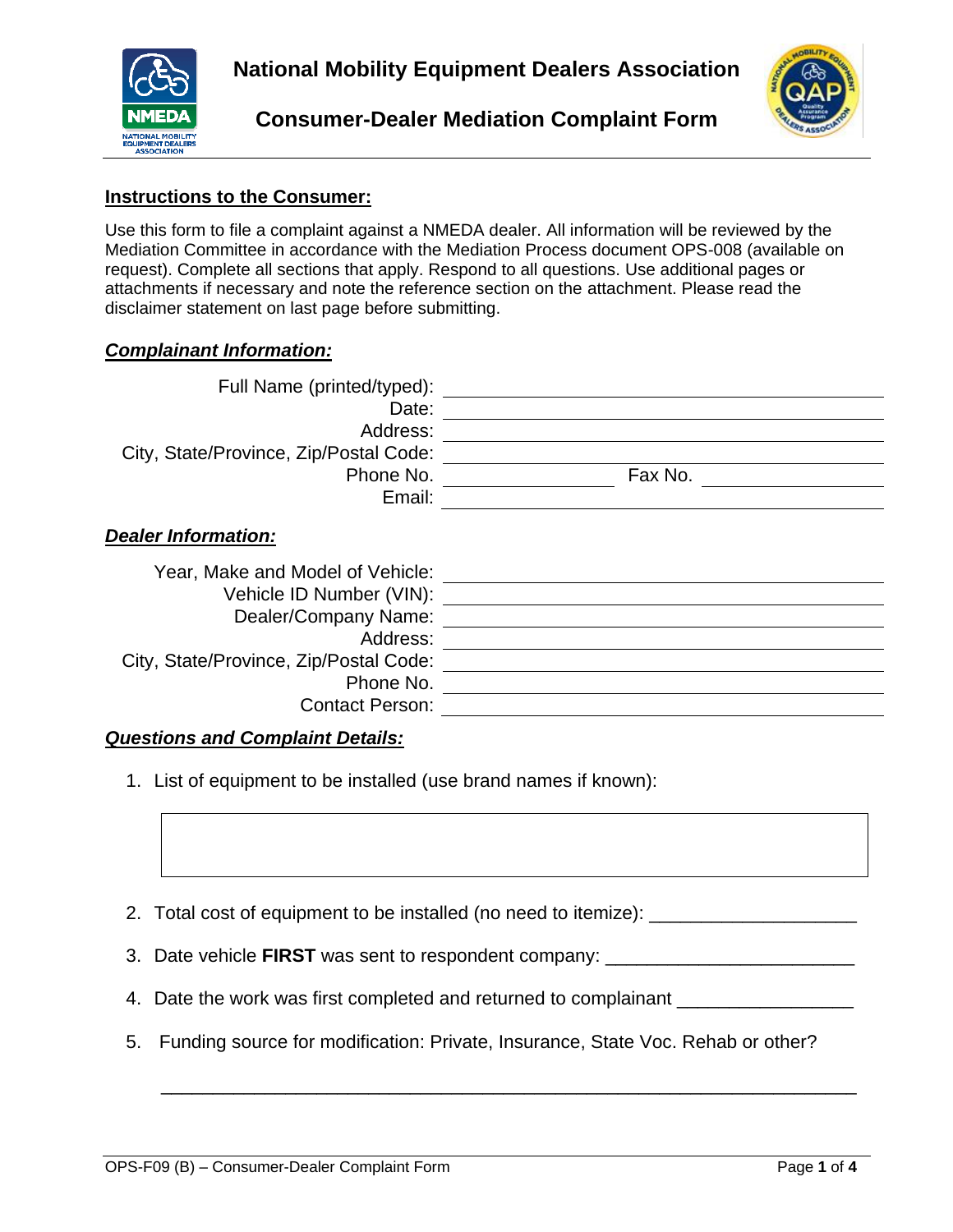



# **Consumer-Dealer Mediation Complaint Form**

- 6. Was complainant (you) formally evaluated or assessed by a Rehab facility prior to work commencing? **Nes or No** *(check box)*
- 7. Was complainant (you) instructed in the proper use of the equipment prior to, or at the time of delivery by respondent? Yes or No *(check box)*
- 8. How long after getting the vehicle back from respondent did problems occur. What/Were/Are the nature of the problems? **Be Specific**

9. On how many occasions was respondent informed about problems with the vehicle?

\_\_\_\_\_\_\_\_\_\_\_\_\_\_\_\_\_\_\_\_\_\_\_\_\_\_\_\_\_\_\_\_\_\_\_\_\_\_\_\_\_\_\_\_\_\_\_\_\_\_\_\_\_\_\_\_\_\_\_\_\_\_\_\_\_\_\_

10.Were your complaints ever presented to the respondent in writing?

Yes or No *(check box)*

11.Have you attempted to use the services of the funding source to intervene between

you and the respondent?  $\Box$  Yes or  $\Box$  No *(check box)* 

12.What has the response to your complaints been by the respondent? Give names, dates, and person contacted, if known:

13.Do you feel that the respondent has attempted in good faith to remedy the problems?

Yes or No *(check box)*.

14.Do you feel they are capable of completing the repairs to your satisfaction?

Yes or No *(check box)*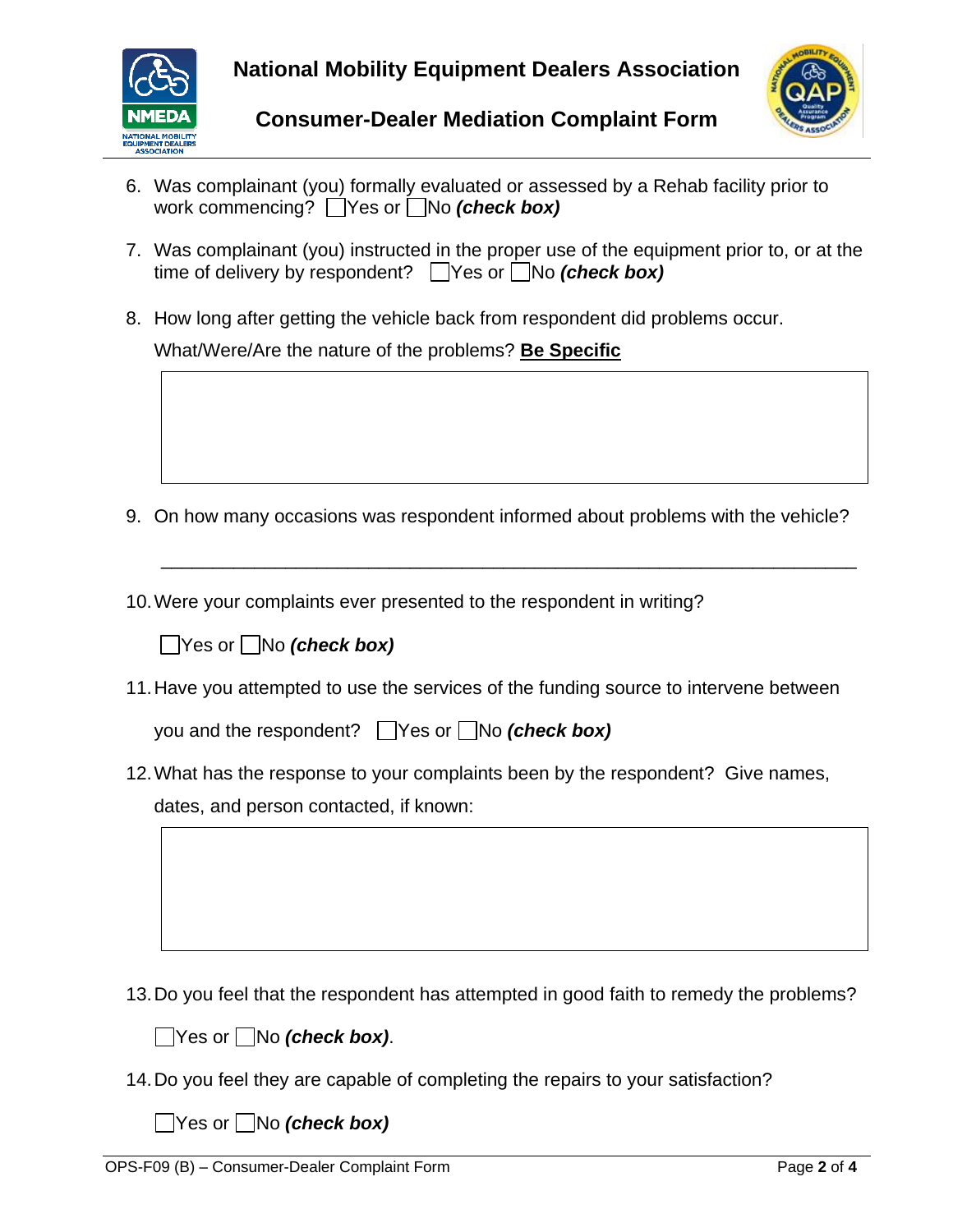





15.Is there another facility where you would prefer to bring your vehicle for further

repairs? Yes or No *(check box)*.

What is the name and address of the facility?

16.Have you had an estimate made to complete repairs to the vehicle?

■ Yes or ■ No *(check box),* If "Yes" please include ■ <u>\_\_\_\_\_\_\_\_\_\_\_\_</u>

17.Are you willing to abide by the recommendations or decisions made by the Mediation

\_\_\_\_\_\_\_\_\_\_\_\_\_\_\_\_\_\_\_\_\_\_\_\_\_\_\_\_\_\_\_\_\_\_\_\_\_\_\_\_\_\_\_\_\_\_\_\_\_\_\_\_\_\_\_\_\_\_\_\_\_\_\_\_\_\_\_

Committee and/or the Executive Board of NMEDA to resolve your situation?

■ Yes or ■ No *(check box).* If the answer is No, the Mediation Committee will be unable to accept your case.

Provide any additional comments or information that may be of assistance to the committee in arbitrating your situation